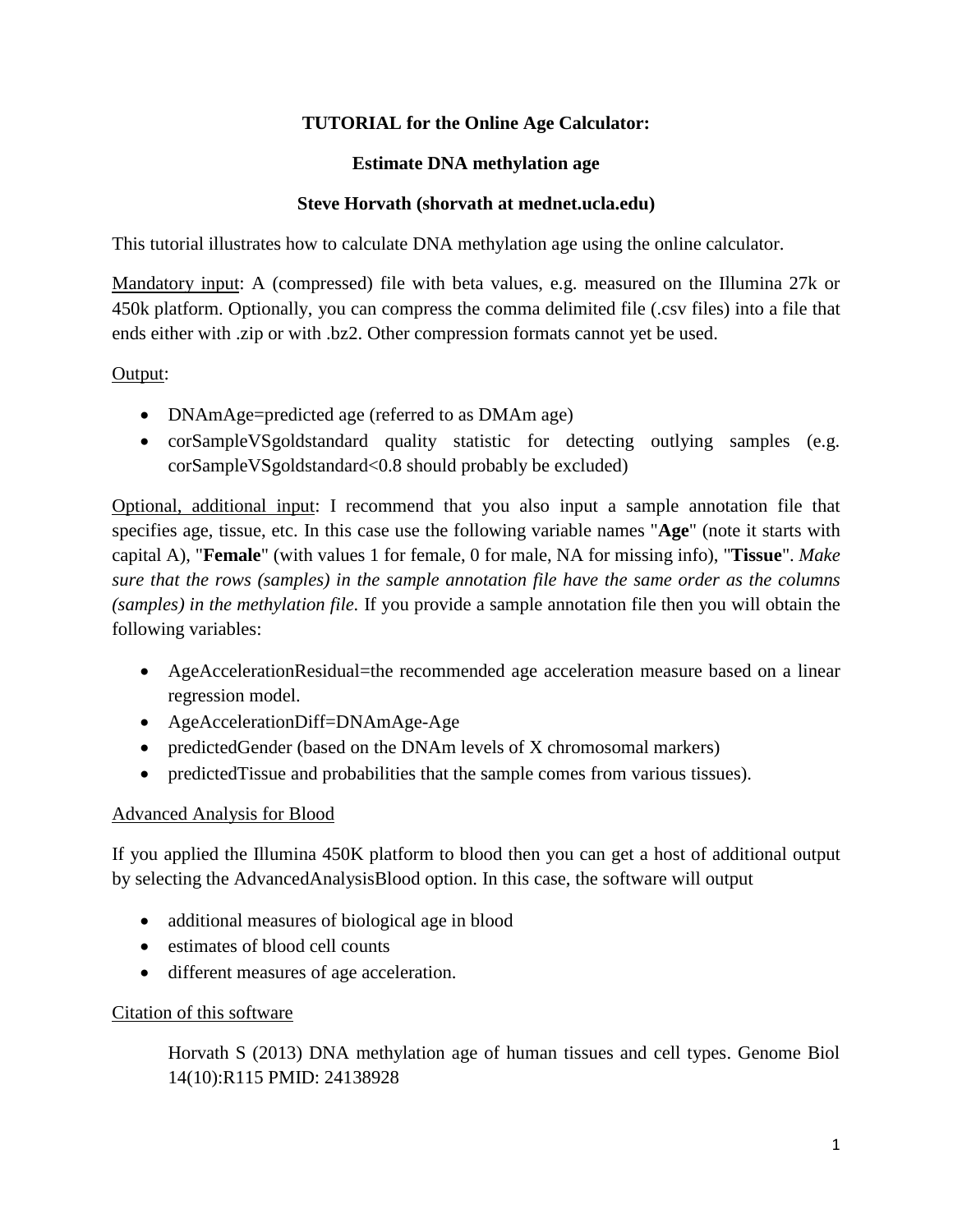# **Contents**

| 5) BioAge1HOAdjAge, BioAge2HOAdjAge, BioAge3HOAdjAge, BioAge4HOAdjAge11                                                                                                                     |
|---------------------------------------------------------------------------------------------------------------------------------------------------------------------------------------------|
| 6) BioAge1HAAdjAge, BioAge2HAAdjAge, BioAge3HAAdjAge, BioAge4HAAdjAge 11                                                                                                                    |
| 7) BioAge2HOStaticAdjAge, BioAge3HOStaticAdjAge, BioAge4HOStaticAdjAge 11                                                                                                                   |
| 8) BioAge2HAStaticAdjAge, BioAge3HAStaticAdjAge, BioAge4HAStaticAdjAge  11                                                                                                                  |
| 9) PlasmaBlastAdjAge, CD8pCD28nCD45RAnAdjAge, CD8.naiveAdjAge, CD4.naiveAdjAge 11                                                                                                           |
|                                                                                                                                                                                             |
|                                                                                                                                                                                             |
|                                                                                                                                                                                             |
|                                                                                                                                                                                             |
|                                                                                                                                                                                             |
|                                                                                                                                                                                             |
| Q: Does the order of the samples in the sample annotation file have to match that of the                                                                                                    |
|                                                                                                                                                                                             |
| Q: Does the order of the columns matter in the sample annotation file? It seems like you will                                                                                               |
| Q: In the "Advanced Analysis in Blood" option, the 4 weighted averages are a bit of a mystery as<br>currently described. Can you elaborate on how the weighted averages were calculated? 14 |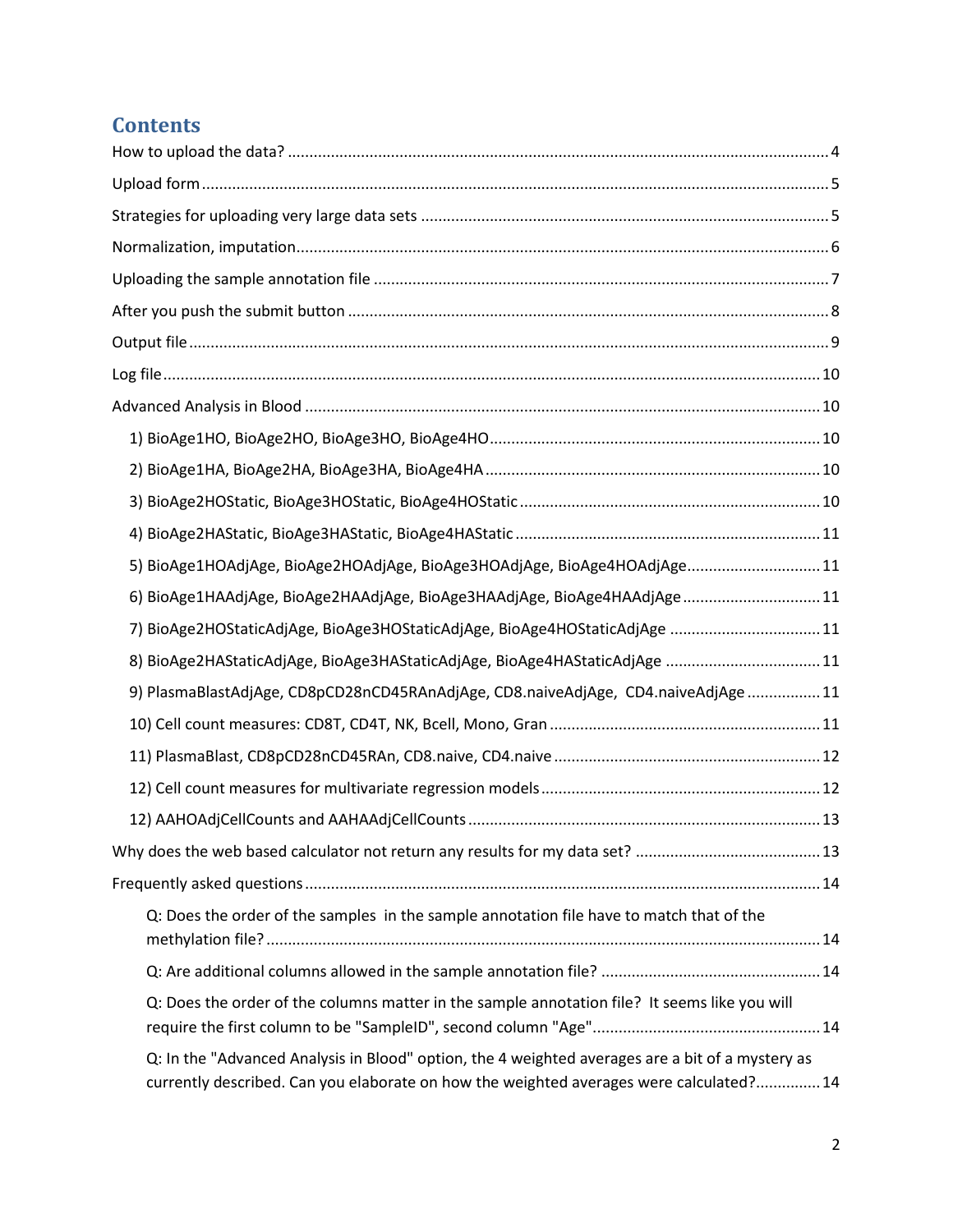| Q: In the advanced analysis option, it appears that only 2 age acceleration measure account for cell |  |
|------------------------------------------------------------------------------------------------------|--|
| types (e.g. "AAHOAdjCellcounts" and "AAHAAdjCellcounts"). Which epigenetic age measure is            |  |
|                                                                                                      |  |
|                                                                                                      |  |

#### **Instructions**

Go to the webpage:<http://labs.genetics.ucla.edu/horvath/dnamage/>

To run this tutorial, download the following example data set from the webpage

#### MethylationDataExample55.csv

The following screen shot shows that this input file is a comma delimited Excel file whose first column reports probe identifiers. The remaining columns correspond to samples (i.e. DNA meth arrays) for which DNAm age will be estimated.

| アーマー<br>MethylationDataExample55.csv - Microsoft Excel                                                                                       |                                                                  |                                |                              |                                                            |                                             |                                          |                                     |                  |             |             |             |             |                 |
|----------------------------------------------------------------------------------------------------------------------------------------------|------------------------------------------------------------------|--------------------------------|------------------------------|------------------------------------------------------------|---------------------------------------------|------------------------------------------|-------------------------------------|------------------|-------------|-------------|-------------|-------------|-----------------|
|                                                                                                                                              | Insert                                                           | Page Layout<br>Formulas        | Data<br>Review               | View<br>Acroba                                             | Split                                       | 13 View Side by Side                     |                                     |                  |             |             |             |             | $\circ$ 0 - 0 8 |
|                                                                                                                                              |                                                                  | V Ruter                        | Pormula Bar                  | B<br>$-68$                                                 | ۳<br>$-$ Hide                               | 11. Synchronous Scrolling                | ا د                                 | 罅                |             |             |             |             |                 |
| Normal                                                                                                                                       | Page Break<br>Page<br><b>Preview</b><br>Layout<br>Workbook Views | Full<br>Custom<br>Views Screen | Cridlines V Headings<br>Show | Zoom 100%<br>Zoom to<br>New<br>Selection<br>Window<br>Zoom | Atrange Freeze<br>Panes - III Unhide<br>All | <b>A Reset Window Position</b><br>Window | Save<br>Switch<br>Workspace Windows | Macros<br>Macros |             |             |             |             |                 |
| $f_x$ ProbelD<br>A1                                                                                                                          |                                                                  |                                |                              |                                                            |                                             |                                          |                                     |                  |             |             |             |             |                 |
|                                                                                                                                              | A                                                                | B                              | $\overline{C}$               | D                                                          | F                                           | F                                        | G                                   | H                |             |             | K           |             | $M -$           |
|                                                                                                                                              | ProbelD                                                          | GSM946048                      | GSM946049                    | GSM946052                                                  | GSM946054                                   | GSM946055                                | GSM946056                           | GSM946059        | GSM946062   | GSM946064   | GSM946065   | GSM946066   | <b>GSM9460</b>  |
|                                                                                                                                              | cg00000292                                                       | 0.705861431                    | 0.729790365                  | 0.704587006                                                | 0.750851623                                 | 0.715302226                              | 0.63440712                          | 0.681816613      | 0.635320371 | 0.727532164 | 0.777193913 | 0.601302367 | 0.75163         |
| З                                                                                                                                            | cg00002426                                                       | 0.272443435                    | 0.27398577                   | 0.310648656                                                | 0.278648844                                 | 0.178116582                              | 0.26858398                          | 0.329730878      | 0.501223179 | 0.196823442 | 0.281686752 | 0.202653657 | 0.22113         |
|                                                                                                                                              | cg00003994                                                       | 0.037032466                    | 0.014692376                  | 0.017115722                                                | 0.028960542                                 | 0.016254482                              | 0.024279664                         | 0.012705737      | 0.020628148 | 0.015136485 | 0.010465486 | 0.028988007 | 0.01449         |
|                                                                                                                                              | cg00005847                                                       | 0.133246824                    | 0.12048361                   | 0.120860048                                                | 0.106939397                                 | 0.109781934                              | 0.12935425                          | 0.102437983      | 0.123934306 | 0.104037878 | 0.108495207 | 0.12248214  | 0.12526         |
| 6                                                                                                                                            | cg00006414                                                       | 0.030939062                    | 0.019236754                  | 0.021715651                                                | 0.013162699                                 | 0.018125106                              | 0.024314697                         | 0.019883573      | 0.014283214 | 0.018448821 | 0.017268119 | 0.017920511 | 0.01834         |
|                                                                                                                                              | cg00007981                                                       | 0.069973968                    | 0.071518078                  | 0.06547106                                                 | 0.071903687                                 | 0.091368001                              | 0.050759477                         | 0.029428944      | 0.056418546 | 0.045815471 | 0.037745957 | 0.041334305 | 0.057           |
| $\boldsymbol{8}$                                                                                                                             | cg00008493                                                       | 0.992719199                    | 0.993204428                  | 0.992958316                                                | 0.993988096                                 | 0.990718175                              | 0.993595553                         | 0.99327851       | 0.996285623 | 0.992087621 | 0.99389629  | 0.994363283 | 0.9930          |
| 9                                                                                                                                            | cg00008713                                                       | 0.02145768                     | 0.020226023                  | 0.018673253                                                | 0.016909791                                 | 0.016207283                              | 0.01426383                          | 0.01721178       | 0.018941862 | 0.019436096 | 0.018815147 | 0.015322217 | 0.01988         |
| 10                                                                                                                                           | cg00009407                                                       | 0.010457567                    | 0.005184467                  | 0.00410315                                                 | 0.006713128                                 | 0.007575285                              | 0.005175612                         | 0.005425126      | 0.006243924 | 0.006421381 | 0.006799044 | 0.00712126  | 0.00769         |
| 11                                                                                                                                           | cg00010193                                                       | 0.634211887                    | 0.635333579                  | 0.620589352                                                | 0.639022421                                 | 0.599294514                              | 0.590539149                         | 0.594123814      | 0.583218964 | 0.610391875 | 0.630675269 | 0.618029489 | 0.61692         |
| 12                                                                                                                                           | cg00011459                                                       | 0.96170754                     | 0.967188015                  | 0.955909118                                                | 0.937418814                                 | 0.960908386                              | 0.930832805                         | 0.940097614      | 0.962788358 | 0.951000443 | 0.949500837 | 0.942328237 | 0.967           |
| 13                                                                                                                                           | cg00012199                                                       | 0.007031004                    | 0.005195848                  | 0.00639629                                                 | 0.007688353                                 | 0.003970845                              | 0.00849436                          | 0.006272251      | 0.004907457 | 0.00607382  | 0.005943509 | 0.005520571 | 0.00805         |
| 14                                                                                                                                           | cg00012386                                                       | 0.027587839                    | 0.03125253                   | 0.020575688                                                | 0.020955178                                 | 0.023009528                              | 0.015181802                         | 0.018835012      | 0.023493109 | 0.027591573 | 0.016406037 | 0.030911066 | 0.02308         |
| 15                                                                                                                                           | cg00012792                                                       | 0.025206845                    | 0.025953047                  | 0.031571295                                                | 0.025945964                                 | 0.027536842                              | 0.023158617                         | 0.025262766      | 0.025490522 | 0.02561854  | 0.023987126 | 0.029929646 | 0.03256         |
| 16                                                                                                                                           | cg00013618                                                       | 0.945071544                    | 0.934224335                  | 0.935316359                                                | 0.940588786                                 | 0.938782958                              | 0.933117967                         | 0.927241412      | 0.92864055  | 0.932432338 | 0.926540548 | 0.937869607 | 0.92604         |
| 17                                                                                                                                           | cg00014085                                                       | 0.009495937                    | 0.009643207                  | 0.011847067                                                | 0.015400896                                 | 0.01897439                               | 0.009786809                         | 0.014925778      | 0.009760714 | 0.010054093 | 0.015926945 | 0.014331222 | 0.01904         |
| 18                                                                                                                                           | cg00014837                                                       | 0.965734173                    | 0.950079573                  | 0.943700392                                                | 0.953072542                                 | 0.945679056                              | 0.947595491                         | 0.94717104       | 0.957860813 | 0.943703295 | 0.942573182 | 0.933036452 | 0.93796         |
| 19                                                                                                                                           | cg00015770                                                       | 0.085470689                    | 0.07591741                   | 0.093154564                                                | 0.096944626                                 | 0.073247299                              | 0.072933254                         | 0.072192273      | 0.079983018 | 0.072809565 | 0.063572793 | 0.06591072  | 0.11850         |
| 20                                                                                                                                           | cg00016968                                                       | 0.778303626                    | 0.798075556                  | 0.707738283                                                | 0.658241403                                 | 0.706335634                              | 0.692345324                         | 0.672601042      | 0.667959776 | 0.725834887 | 0.664054437 | 0.752733409 | 0.66708         |
| 21                                                                                                                                           | cg00019495                                                       | 0.135158094                    | 0.197419621                  | 0.424711078                                                | 0.327092736                                 | 0.146503801                              | 0.382927703                         | 0.380794573      | 0.52528796  | 0.294071968 | 0.28521308  | 0.225366886 | 0.33130         |
| 22                                                                                                                                           | cg00020533                                                       | 0.963626981                    | 0.97589055                   | 0.974573375                                                | 0.970928117                                 | 0.974559639                              | 0.972896393                         | 0.965543018      | 0.967269887 | 0.957033077 | 0.965032624 | 0.965421601 | 0.94595         |
| 23                                                                                                                                           | cg00021527                                                       | 0.009068994                    | 0.012902753                  | 0.009119009                                                | 0.013229342                                 | 0.011044682                              | 0.02135118                          | 0.00615157       | 0.012973462 | 0.008061827 | 0.013987521 | 0.010427737 | 0.00821         |
| 24                                                                                                                                           | cg00022606                                                       | 0.034070851                    | 0.029426183                  | 0.034922529                                                | 0.028676135                                 | 0.028127431                              | 0.030926931                         | 0.02981429       | 0.029151231 | 0.0311896   | 0.026459386 | 0.03452926  | 0.0282          |
| 25                                                                                                                                           | cg00022866                                                       | 0.58669366                     | 0.551285964                  | 0.660908441                                                | 0.606410062                                 | 0.591765849                              | 0.659449276                         | 0.539553732      | 0.658904145 | 0.507309233 | 0.551153225 | 0.55024725  | 0.51405         |
| 26                                                                                                                                           | cg00024396                                                       | 0.034672065                    | 0.022997863                  | 0.017202661                                                | 0.015441819                                 | 0.018415501                              | 0.016975041                         | 0.026100555      | 0.015993364 | 0.019376212 | 0.019573029 | 0.01684409  | 0.01952         |
| 27                                                                                                                                           | cg00024812                                                       | 0.013783031                    | 0.019769299                  | 0.017716685                                                | 0.011572568                                 | 0.010355994                              | 0.016774307                         | 0.015243625      | 0.011860967 | 0.020133001 | 0.012701399 | 0.018102065 | 0.01121         |
| 28                                                                                                                                           | cg00025138                                                       | 0.01110685                     | 0.008542402                  | 0.006302831                                                | 0.009048799                                 | 0.007566979                              | 0.009319309                         | 0.007477717      | 0.007287072 | 0.011238628 | 0.010465121 | 0.007966301 | 0.00837         |
| 29                                                                                                                                           | cg00025991                                                       | 0.712835775                    | 0.700209783                  | 0.648668303                                                | 0.60936276                                  | 0.63247454                               | 0.683824411                         | 0.672282499      | 0.673337413 | 0.623947753 | 0.617621511 | 0.680760397 | 0.60335         |
| H < > H MethylationDataExample55<br>- 63<br>$\sqrt{1 + \sqrt{1}}$<br>Average: 0.294464557 Count: 468843 Sum: 129931.8968   HB   H   160% (-) |                                                                  |                                |                              |                                                            |                                             |                                          |                                     |                  |             |             |             | $-0$ $(1)$  |                 |
| 4:02 PM<br>W <sub>1</sub><br>œ<br>Α<br>罓<br>$\left( r\right)$<br>- なぶ 中等                                                                     |                                                                  |                                |                              |                                                            |                                             |                                          |                                     |                  |             |             |             |             |                 |

In this tutorial, I analyze data set 55:

- 16 men: autistic subjects and controls
- brain occipital cortex samples
- Illumina 27K platform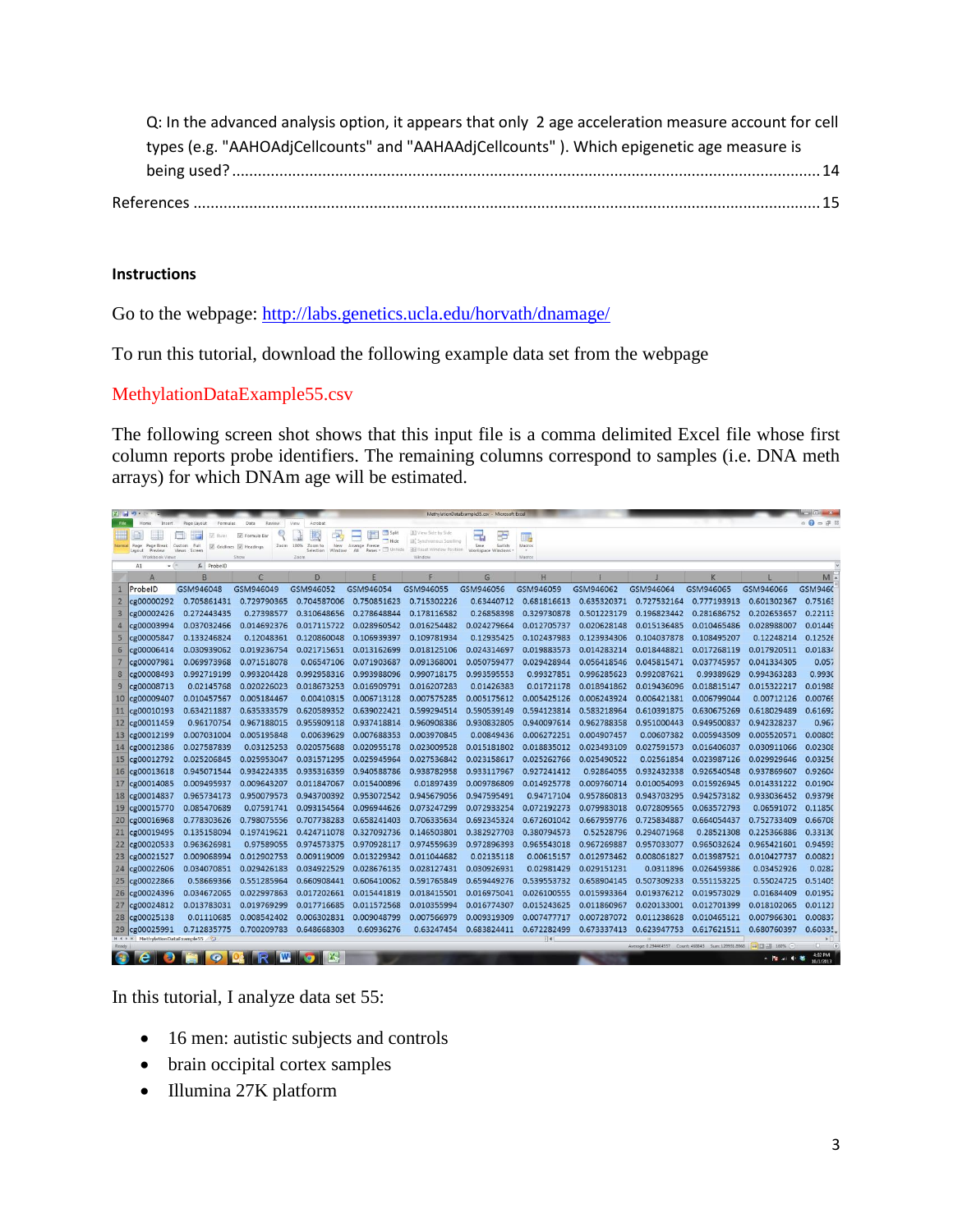- GEO accession GSE38608
- Citation for the data set:

*Ginsberg MR, Rubin RA, Falcone T, Ting AH et al. Brain transcriptional and epigenetic associations with autism. PLoS One 2012;7(9):e44736. PMID: [22984548](http://www.ncbi.nlm.nih.gov/pubmed/22984548)*

#### Some comments for the experts:

These DNA methylation data were downloaded from the Gene Expression Omnibus data base (GEO accession GSE38608). GEO allows allows users to post both normalized data and raw data. The authors posted M values as normalized values. However, my age predictor makes use of beta values since I did not find any evidence that M values are superior to beta values when it comes to age prediction.

Message: the beta values used in this tutorial do not match the normalized (M value) data from GEO. But it is straightforward to turn M values into beta values...

### <span id="page-3-0"></span>**How to upload the data?**



**Reio Queru Rusici II de l'Alia** 

contains a hyperlink called "Access Online Age Calculator".

After you click it you will arrive at the following webpage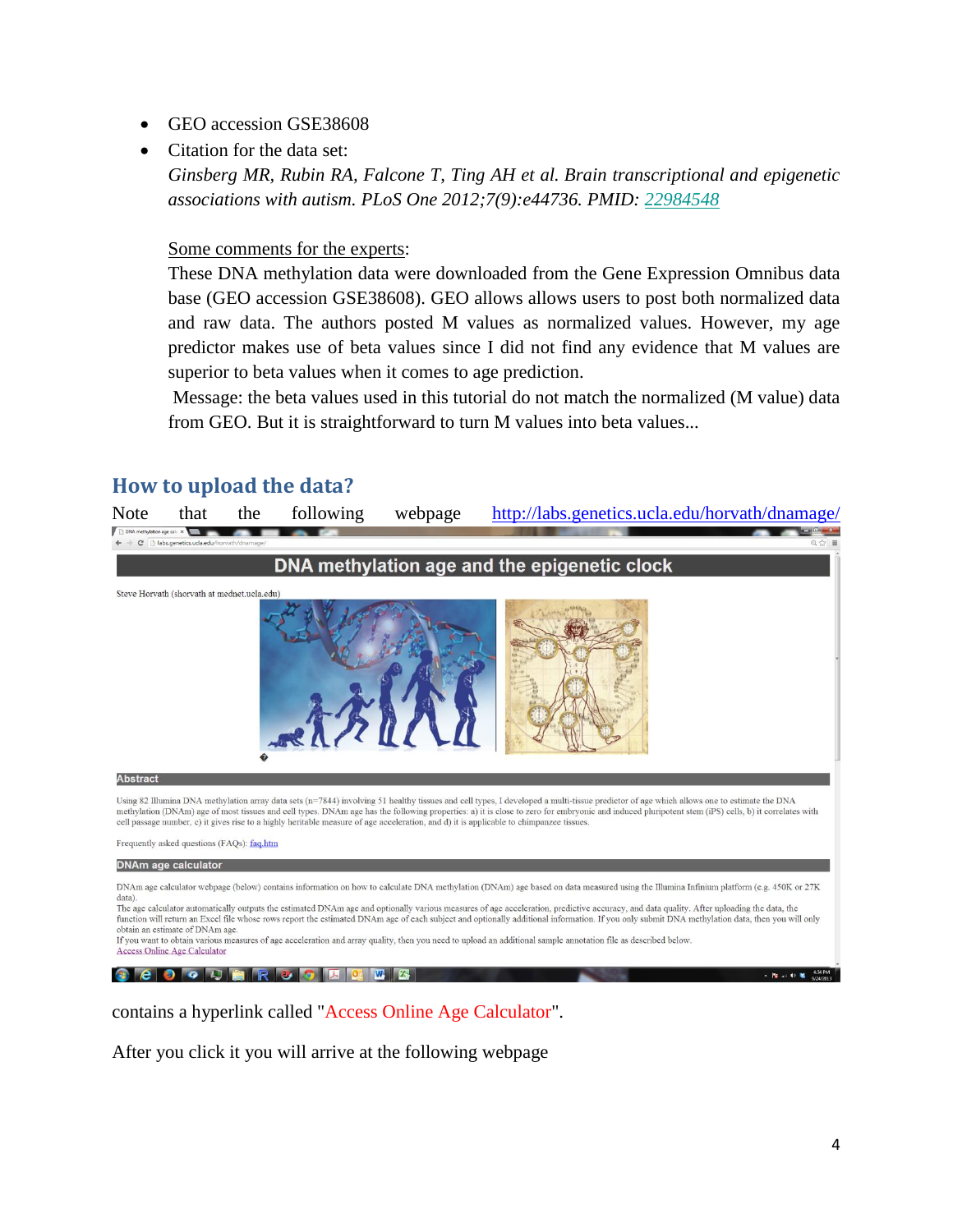

# <span id="page-4-0"></span>**Upload form**

In the online form, enter your

- 1. Name:
- 2. Organization:
- 3. Email address. The results will be sent to this email address. Make sure it works.
- 4. Data file: Select the comma delimited file that contains your data. As mentioned before you can upload a zipped version of this file.

# <span id="page-4-1"></span>**Strategies for uploading very large data sets**

Please take a note of the **upper limit** when it comes to uploading files. If you have a large data set that exceeds these limits then I recommend the strategies below. If you have a very large data set, start with strategy 2 and then move to strategy 1.

Strategy 1: Compress the file into a file that ends either with .zip or with .bz2. Other compression formats cannot yet be used.

Strategy 2: Turn your Illumina 450K data into a "reduced" file that only contains probes that can be found in the file datMiniAnnotation.csv (which is on our webpage). This does not result in any information loss since the epigenetic clock only uses probes that can be found in this file. After implementing this step, compress the resulting file (i.e. apply Strategy 1).

CpG probes that were not measured in your data set (e.g. are not present on the 450K array) should lead to a row filled with NAs.

Here is some relevant R code that assume your large data file is called "dat0" and the first column of dat0 contains the probe identifiers.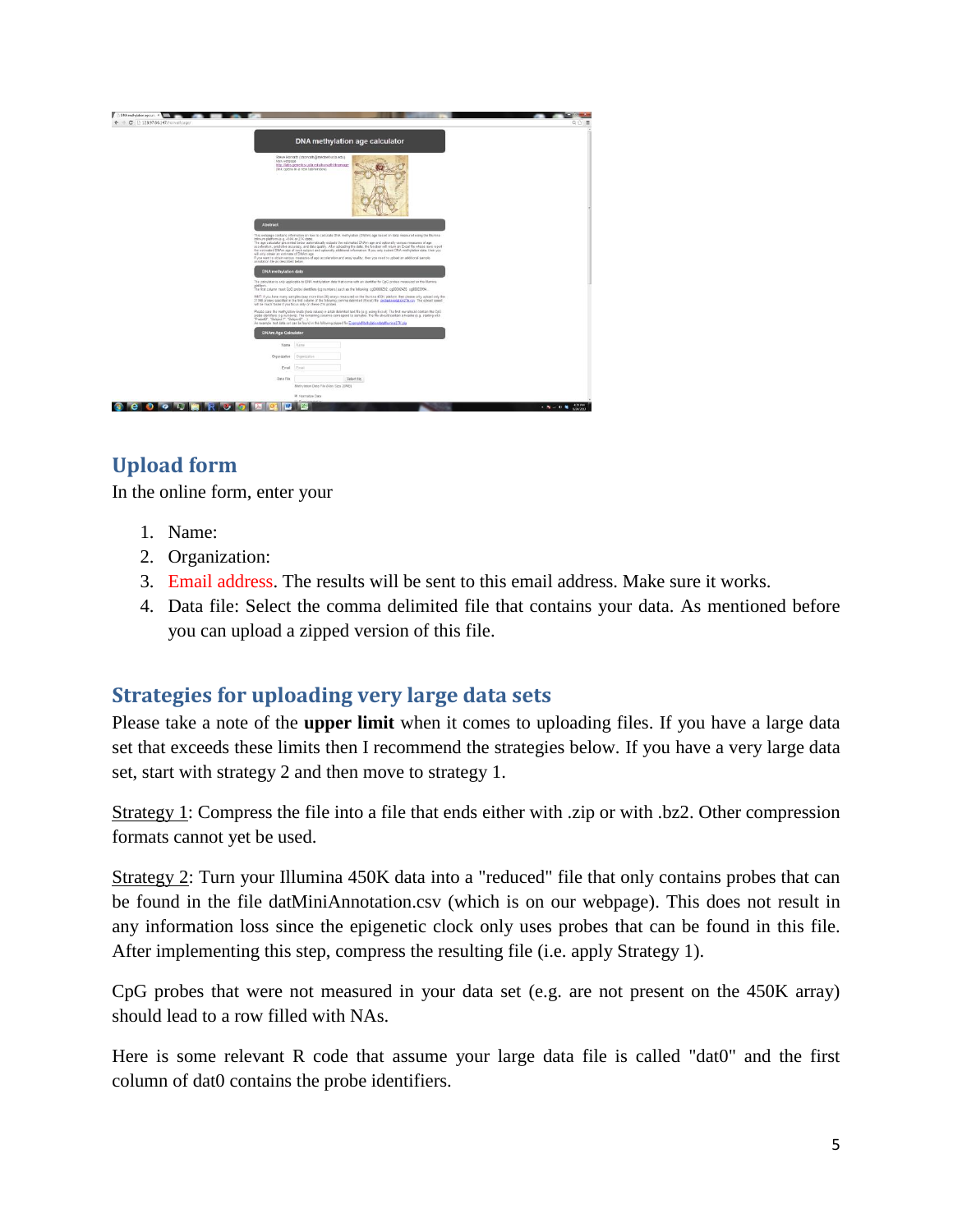library(sqldf)

```
#change the setwd filepath to that of the folder with your data. Note the forward slash
setwd("C:/Users/SHorvath/Documents/DNAmAge/Example55")
#replace "MethylationData.csv" with the name of your methylation data file
dat0=read.csv.sql("MethylationData.csv") ;
datMiniAnnotation=read.csv("datMiniAnnotation.csv")
match1=match(datMiniAnnotation[,1], dat0[,1])
dat0Reduced=dat0[match1,]
dat0Reduced[,1]=as.character(dat0Reduced[,1])
dat0Reduced[is.na(match1),1]= as.character(datMiniAnnotation[is.na(match1),1])
datout=data.frame(dat0Reduced)
# make sure you output numeric variables...
for (i in 2:dim(datout)[2]] ){datout[,i]=
as.numeric(as.character(gsub(x=datout[,i],pattern="\"",replacement=""))) }
```
#replace "MethylationData" with a filename of your choice

write.table(datout,"MethylationData.csv", row.names=F, sep=",")

Strategy 3: Split the data into batches, e.g. batches of 500 samples each. Next apply strategies 1 or 2.

Strategy 4: Email Steve Horvath or Yining Zhao to increase the upload limit for you.

## <span id="page-5-0"></span>**Normalization, imputation**

Additional buttons for the DNAm Age calculator allow you to check whether you want to normalize the data. It is strongly recommended to use the default setting (i.e. check "Normalize Data") since it often improves the predictive accuracy.

I have noticed that some users don't select this option since they think that they have their own superior normalization method. You should still check "Normalize Data". Reason: your normalization method has a different goal from my normalization method. The purpose of my normalization method is to make your data comparable to the training data of the epigenetic clock.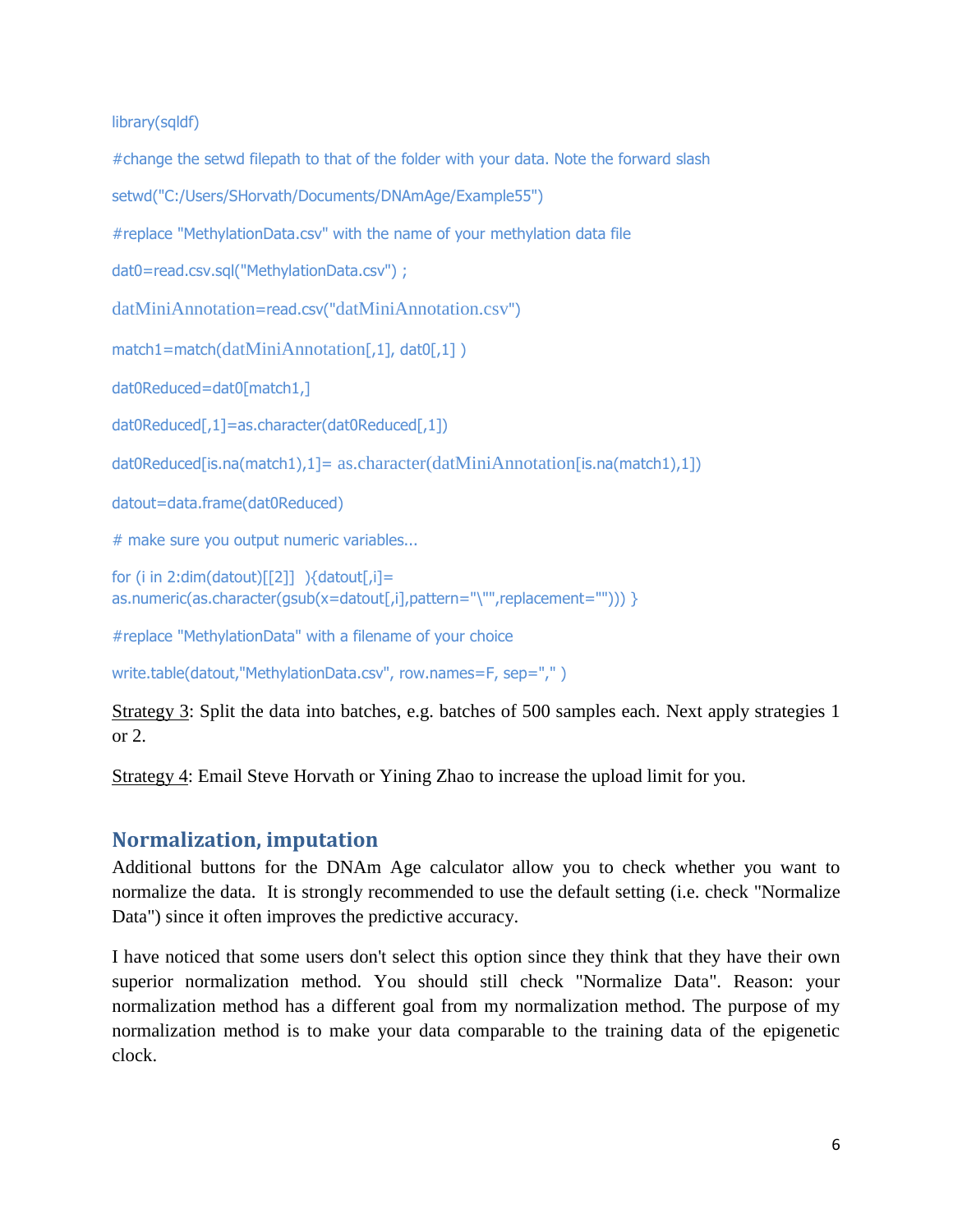I advise against using the fast imputation method. However, if you have hundreds of samples with missing data and want to get a quick result then check "Fast Imputation".

# <span id="page-6-0"></span>**Uploading the sample annotation file**

Sample annotation format

This sample annotation file is optional. Please upload it if you want to

- a) obtain various measures of age acceleration,
- b) allow the function to do some basic quality checks (e.g. check of gender, tissue).

Requirements: The sample annotation file should be comma delimited text file whose rows correspond to samples (e.g. human subjects). *Make sure that the rows (samples) in the sample annotation file have the same order as the columns (samples) in the methylation file.*

1) Not necessary but highly recommended: The first column should report the sample identifiers (matching those of the DNA methylation data, e.g. "Subject1", etc).

2) Mandatory: a column whose name is spelled **"Age"**. This column should report the (chronological) age in years, e.g. 0 for a newborn, 0.5 encodes a 6 month old child, 30 for a 30 year old. Prenatal samples would get a negative value, i.e. -.5 for a sample measured half a year before the expected birth. If you don't have age values, simply fill up the column with "NA".

3) Optional: I strongly recommend that you include gender information since this allows us to check whether the data are properly normalized etc. Toward this end, please insert a column called "**Female**" (note the capitalization) which takes a value of 1 if the subject is female, 0 if the subject is male, and NA if the information is not available. If you don't use ones or zeros, you will get an error message. The calculator will output a column called "predictedGender". If the gender prediction does not match the known gender then there may be data quality issues.

4) Optional: I strongly recommend that you include a column that reports the DNA source (e.g. tissue). Toward this end, please insert a column called "**Tissue**" (note the capitalization) which takes a descriptive value. The tissue prediction tool is not yet published and its predictions should be interpreted with all due caution. I include this early version since it may help you identify mislabeled/suspicious samples.

Check whether one of the following descriptive terms matches your DNA source. If so, please use it. Otherwise simply report the best name that describes your DNA source.

- [1] " Vasc.Endoth(Umbilical)"
- [2] "Ape WB"
- [3] "Blood CD4 Tcells"
- [4] "Blood CD4+CD14"
- [5] "Blood Cell Types"
- [6] "Blood Cord"
- [7] "Blood PBMC"
- [8] "Blood WB"
- [9] "Bone"
- [10] "Brain Cerebellar"
- [11] "Brain CRBLM"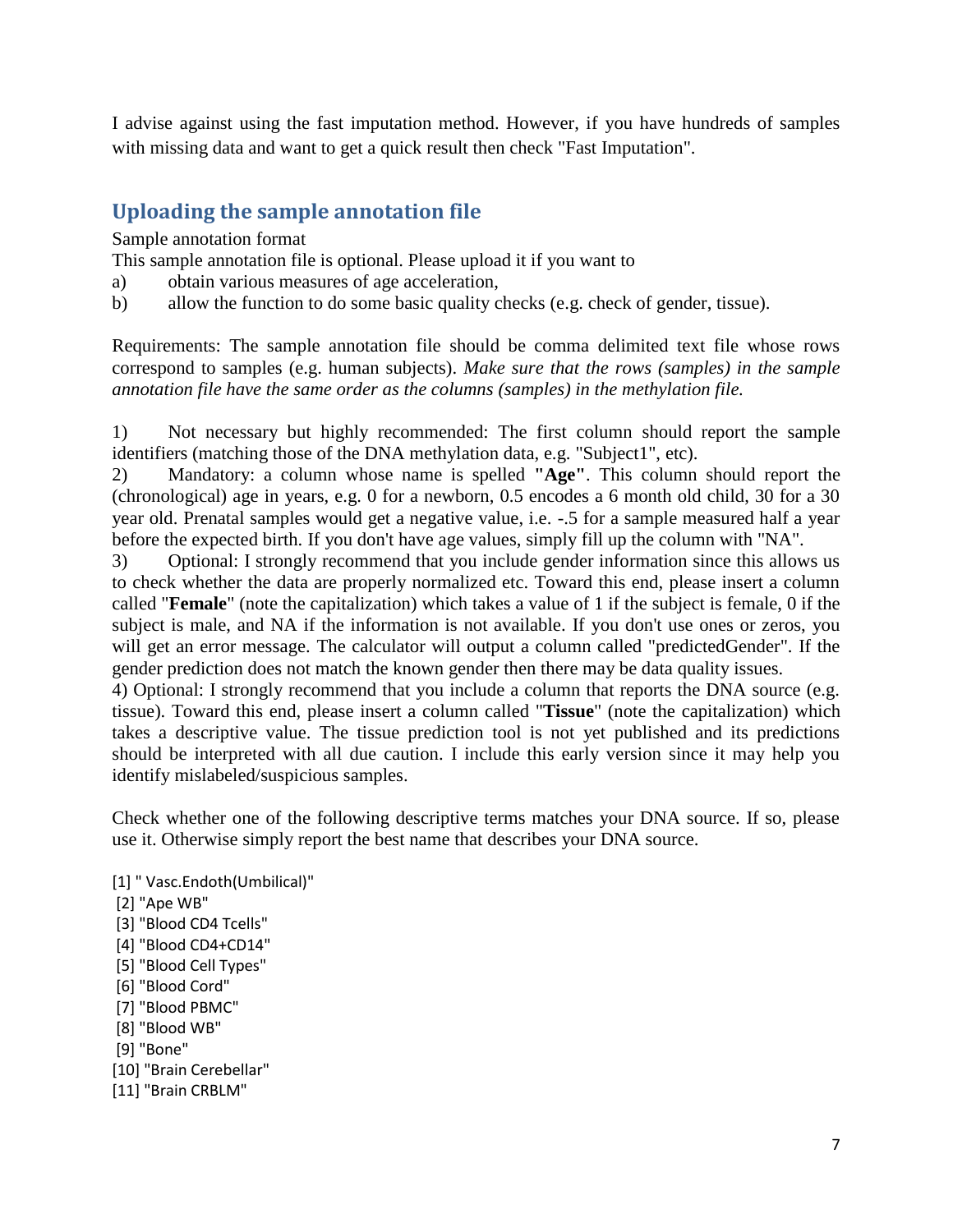- [12] "Brain FCTX"
- [13] "Brain Occipital Cortex"
- [14] "Brain PONS"
- [15] "Brain Prefr.CTX"
- [16] "Brain TCTX"
- [17] "Breast"
- [18] "Breast NL"
- [19] "Buccal"
- [20] "Cartilage Knee"
- [21] "Colon"
- [22] "Dermal fibroblast"
- [23] "Epidermis"
- [24] "Fat Adip"
- [25] "Gastric"
- [26] "GlialCell"
- [27] "Head+Neck"
- [28] "Heart"
- [29] "Kidney"
- [30] "Liver"
- [31] "Liver "
- [32] "Lung"
- [33] "MSC" note that this stands for mesenchymal stromal cells
- [34] "Muscle"
- [35] "Neuron"
- [36] "Placenta"
- [37] "Prostate NL"
- [38] "Saliva"
- [39] "Sperm"
- [40] "Stomach"
- [41] "Thyroid"
- [42] "Uterine Cervix"
- [43] "Uterine Endomet"

The software will output a column called **predictedTissue**, which reports the predicted DNA source, i.e. one of the above mentioned DNA sources. Future versions of the age predictor will report more potential DNA sources.

## <span id="page-7-0"></span>**After you push the submit button**

Push the "Submit" button. After a few minutes you will receive an email with the subject heading "Your Processing Result" that contains two attachments. The first attached file, whose name ends with "...output.csv" is a comma delimited file (which can be opened with Excel).

#### **How long does it take to get an email after your submitted your data?**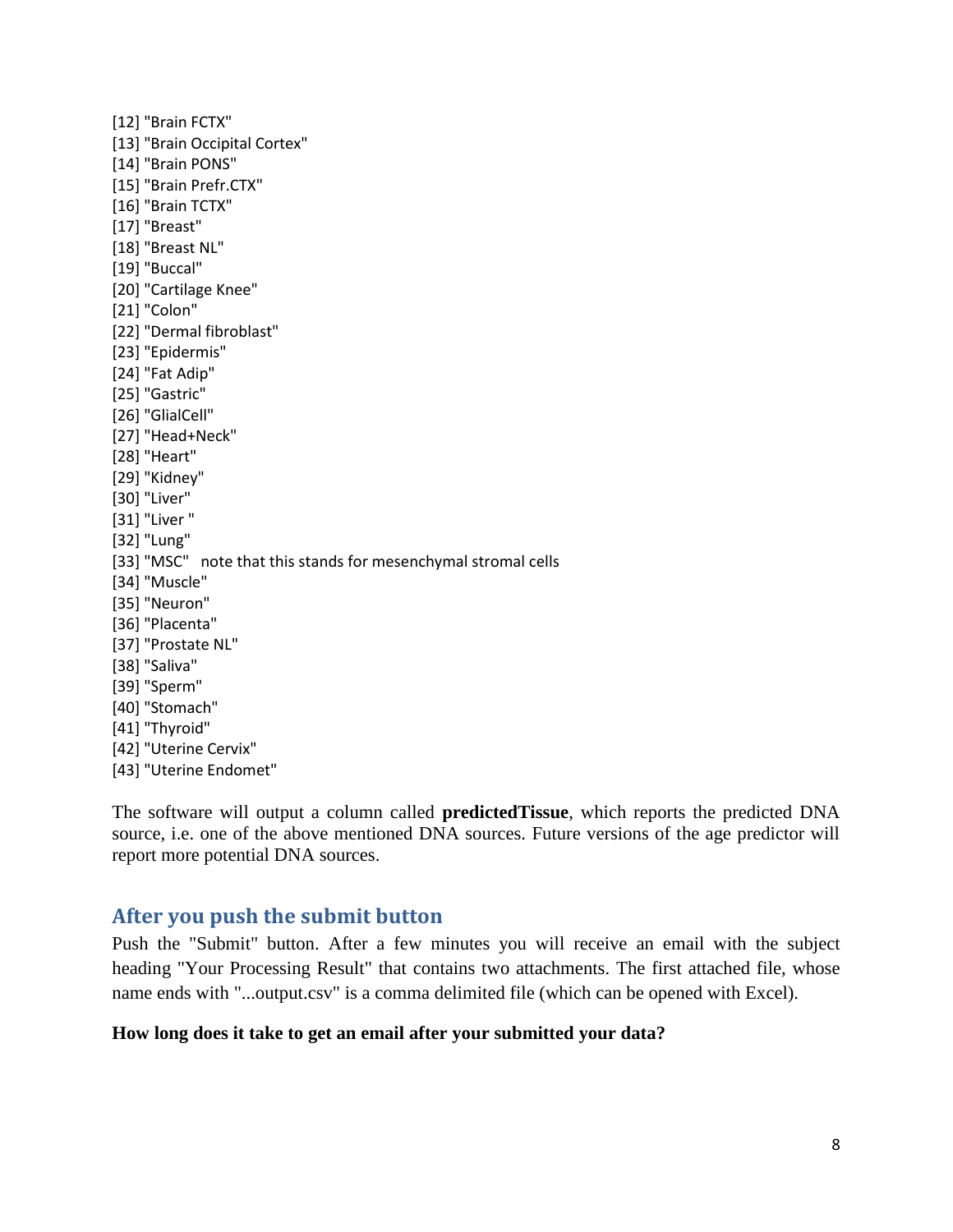That depends on your sample size and whether or not you want the software to normalize the data. If you don't normalized the data, you should get an email within a couple of minutes. In contrast, normalizing several hundred samples could take several hours.

If you don't get any email, it means that your data crashed the R program. In this case, please carefully look at your input data. Do they meet the requirements? Maybe your methylation data set contains non-numeric variables (apart from the identifiers in the first column).

# <span id="page-8-0"></span>**Output file**

Note that the output file contains a host of useful information e.g.

- SampleID=sample identifier
- DNAmAge=DNA methylation age=predicted age
- Comment=A comment is only added if a sample looks suspicious.
- noMissingPerSample=number of missing beta values per sample
- meanMethBySample, minMethBySample=the mean and min beta value before normalization
- corSampleVSgoldstandard=correlation between the sample and the gold standard (defined by averaging the beta values across the samples from the largest blood data set). A low value spells trouble and a comment will be added.
- meanAbsDifferenceSampleVSgoldstandard=mean absolute difference between the sample and the gold standard. A large value spells trouble and a comment will be added.
- predictedGender=predicted gender based on the mean across the X chromosomal markers. The sample is problematic if the predicted gender does not match the known gender.
- meanXchromosome= mean beta value across the X chromosomal markers. This variable is used for predicting gender. Female samples should have a higher value than male samples if X chromosomal inactivation is applicable.
- predictedTissue=the predicted DNA source (i.e. it does not have to be a tissue)
- ProbabilityFrom.Blood.PBMC=probability that the DNA derives from peripheral blood mononuclear cells.
- ProbabilityFrom.Brain.Cerebellar=probability that it comes from cerebellar brain samples
- ProbabilityFrom.Brain.FCTX=probability that it comes from frontal cortex
- ETC
- AgeAccelerationDiff=Age acceleration measure defined simply as difference, i.e. DNAmAge minus Age
- AgeAccelerationResidual=Age acceleration measure defined as residual from regressing DNAm age on chronological age. In R language: residuals(lm(DNAmAge-Age))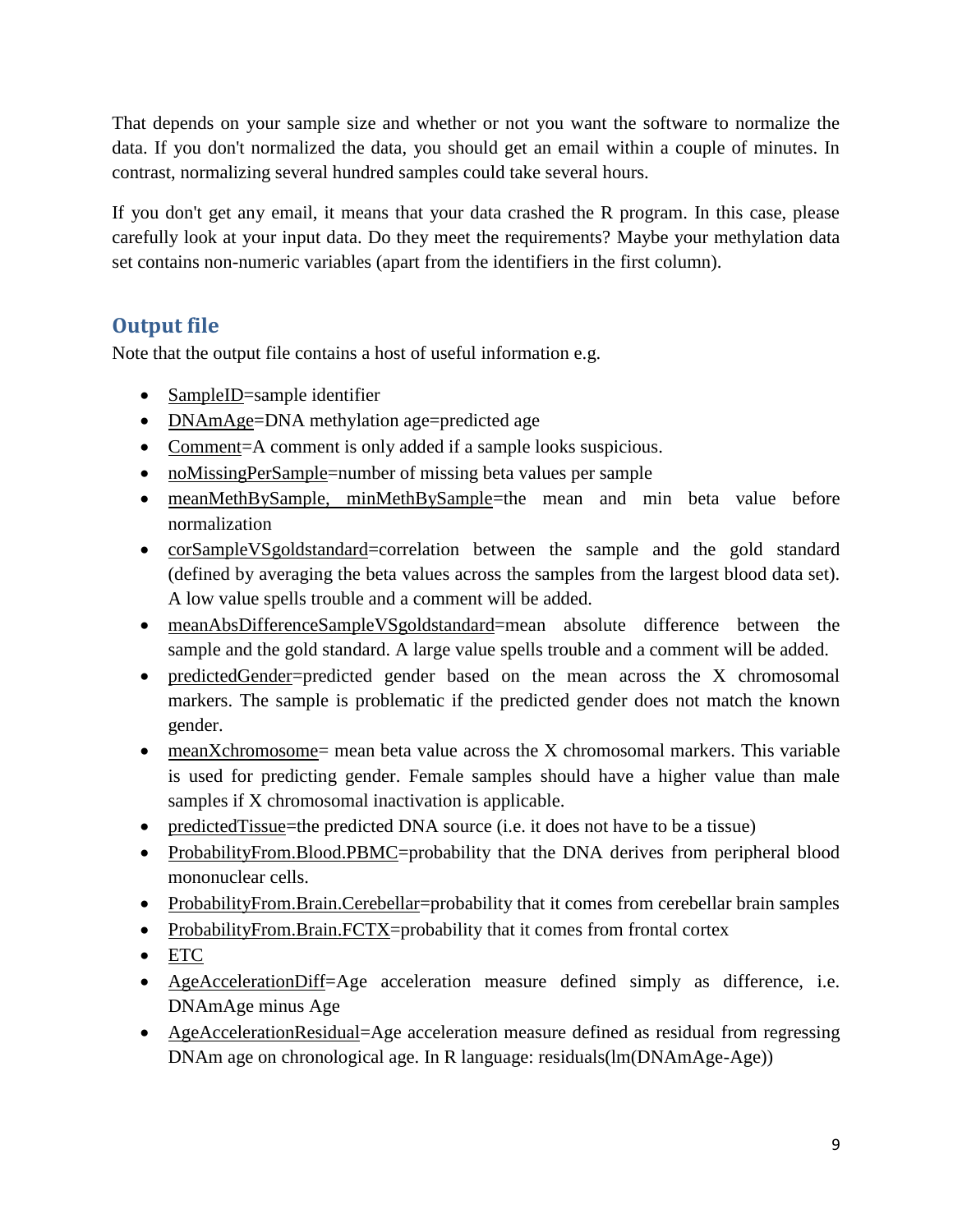### <span id="page-9-0"></span>**Log file**

The second email attachment (ending in log.txt) is a log file that briefly describes the data and provides some feedback, e.g. warnings or error messages.

## <span id="page-9-1"></span>**Advanced Analysis in Blood**

If you measured Illumina 450K data in blood then I recommend that you select the advanced analysis option in blood. Side note: If you have more than say 100 samples then I strongly recommend to use data compression strategies 2 and 1 described in [Strategies for uploading very](#page-4-1)  [large data sets.](#page-4-1)

The advanced analysis option leads to a host of additional output: various measures of biological age, age acceleration and blood cell counts.

### <span id="page-9-2"></span>**1) BioAge1HO, BioAge2HO, BioAge3HO, BioAge4HO**

Explanation: All of these measures of biological age generalize the DNAmAge described in Horvath 2013. BioAge1HO is simply another name for DNAmAge. BioAge2HO, BioAge3HO, BioAge4HO are defined as weighted average based on two, three, and four epigenetic input variables, respectively. The weights are "dynamically" calculated by correlating the input variables to chronological age. Measures 2-4 can only be calculated if chronological age specified in the variable "Age" is available and has a non-zero variance. If age is not available or all samples have the same age (zero variance) simply use [3\) BioAge2HOStatic,](#page-9-4) [BioAge3HOStatic,](#page-9-4) BioAge4HOStatic .

### <span id="page-9-3"></span>**2) BioAge1HA, BioAge2HA, BioAge3HA, BioAge4HA**

Explanation: All of these measures extend the predicted age measures based on the 71 CpGs in Hannum 2013. Again, BioAge2HA, BioAge3HA, BioAge4HA are generalized measures of biological age based on two, three, and four epigenetic input variables, respectively. They can only be calculated if chronological age specified in the variable "Age" is available. If age is not available or all samples have the same age (zero variance) simply use  $\overline{4}$ ) BioAge2HAStatic, [BioAge3HAStatic, BioAge4HAStatic](#page-10-0)

### <span id="page-9-4"></span>**3) BioAge2HOStatic, BioAge3HOStatic, BioAge4HOStatic**

These measures are analogous to those described in [1\) BioAge1HO, BioAge2HO, BioAge3HO,](#page-9-2)  [BioAge4HO](#page-9-2) but the weights are static (meaning constant). In particular, these measures can be calculated even if the column "Age" is filled with missing values or all subjects have the same chronological age.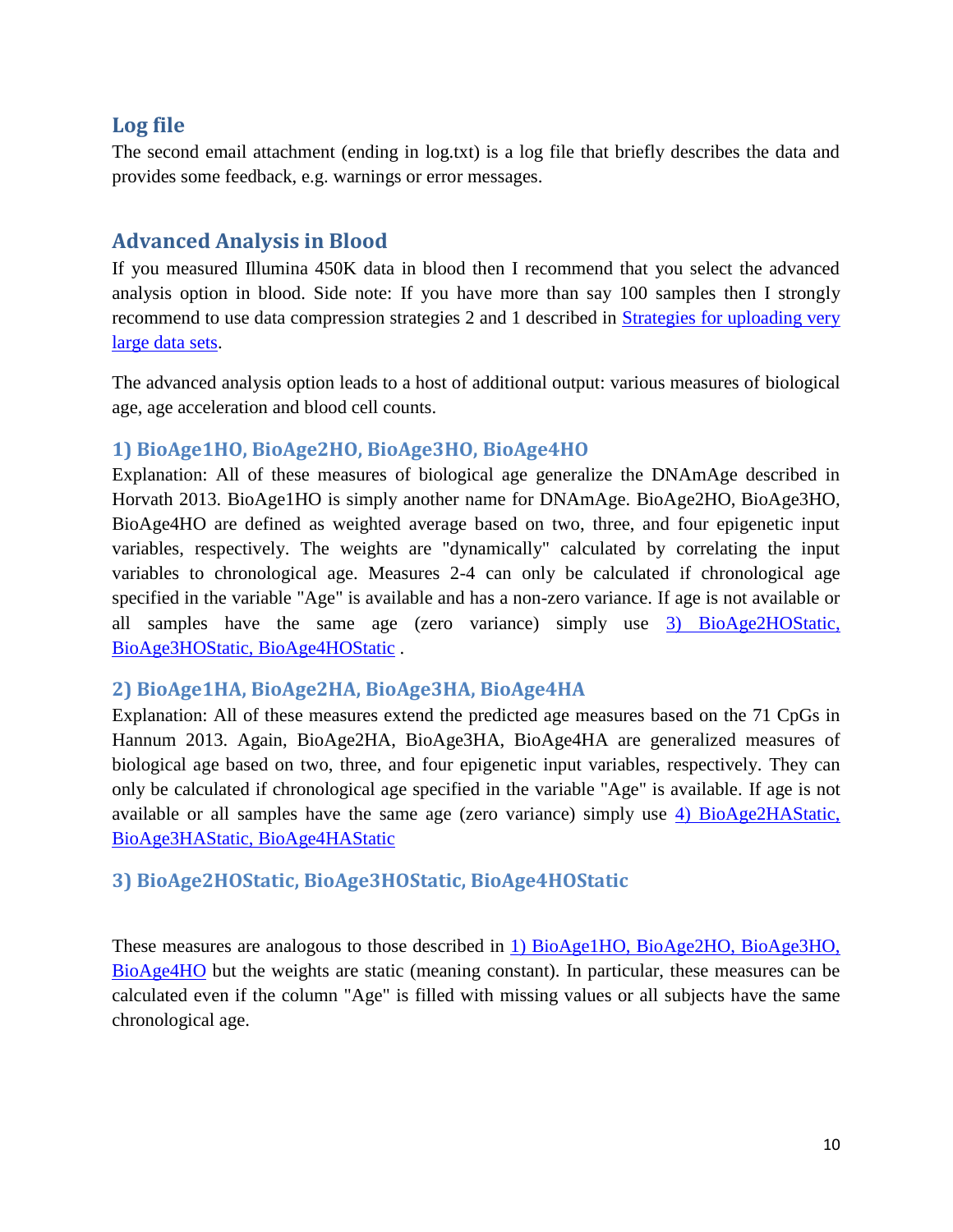### <span id="page-10-0"></span>**4) BioAge2HAStatic, BioAge3HAStatic, BioAge4HAStatic**

These measures are analogous to those described in [2\) BioAge1HA, BioAge2HA, BioAge3HA,](#page-9-3)  [BioAge4HA](#page-9-3) but the weights are static (meaning constant). In particular, these measures can be calculated even if the column "Age" is filled with missing values or all subjects have the same chronological age.

# <span id="page-10-1"></span>**5) BioAge1HOAdjAge, BioAge2HOAdjAge, BioAge3HOAdjAge, BioAge4HOAdjAge**

These are measures of age acceleration based on adjusting measures [1\) BioAge1HO,](#page-9-2)  [BioAge2HO, BioAge3HO, BioAge4HO](#page-9-2) for chronological age using a linear regression model.

In other words, a positive (negative) value indicates that the biological age of the sample is higher (lower) than expected based on chronological age. Specifically, these measures were defined as residuals (observed minus predicted) resulting from a simple linear regression model that regressed biological age on chronological age. By definition, these measures are not correlated with chronological age, which is an attractive property. A disadvantage of these measures is that they can only be defined if "Age" has a non-zero variance and is available for at least 4 subjects.

# <span id="page-10-2"></span>**6) BioAge1HAAdjAge, BioAge2HAAdjAge, BioAge3HAAdjAge, BioAge4HAAdjAge**

These are measures of age acceleration based on adjusting measures [2\) BioAge1HA,](#page-9-3)  [BioAge2HA, BioAge3HA, BioAge4HA](#page-9-3) for chronological age using a linear regression model.

<span id="page-10-3"></span>**7) BioAge2HOStaticAdjAge, BioAge3HOStaticAdjAge, BioAge4HOStaticAdjAge** These are measures of age acceleration based on adjusting measures [3\) BioAge2HOStatic,](#page-9-4)  [BioAge3HOStatic, BioAge4HOStatic](#page-9-4) for chronological age using a linear regression model.

<span id="page-10-4"></span>**8) BioAge2HAStaticAdjAge, BioAge3HAStaticAdjAge, BioAge4HAStaticAdjAge** These are measures of age acceleration based on adjusting measures [4\) BioAge2HAStatic,](#page-10-0)  [BioAge3HAStatic, BioAge4HAStatic](#page-10-0) for chronological age using a linear regression model.

# <span id="page-10-5"></span>**9) PlasmaBlastAdjAge, CD8pCD28nCD45RAnAdjAge, CD8.naiveAdjAge, CD4.naiveAdjAge**

These are age adjusted versions of [11\) PlasmaBlast, CD8pCD28nCD45RAn, CD8.naive,](#page-11-0)  [CD4.naive.](#page-11-0) In other words, these are residuals resulting from a linear model that regresses the respective cell abundance measure on chronological age.

### <span id="page-10-6"></span>**10) Cell count measures: CD8T, CD4T, NK, Bcell, Mono, Gran**

These are estimated proportions of CD8 T cells, CD4T cells, natural killer cells, B cells, monocytes and granulocytes. Toward this end, I used the method and R code described in Houseman et al (2012). Specifically, I used the R command "projectCellType" in the minfi R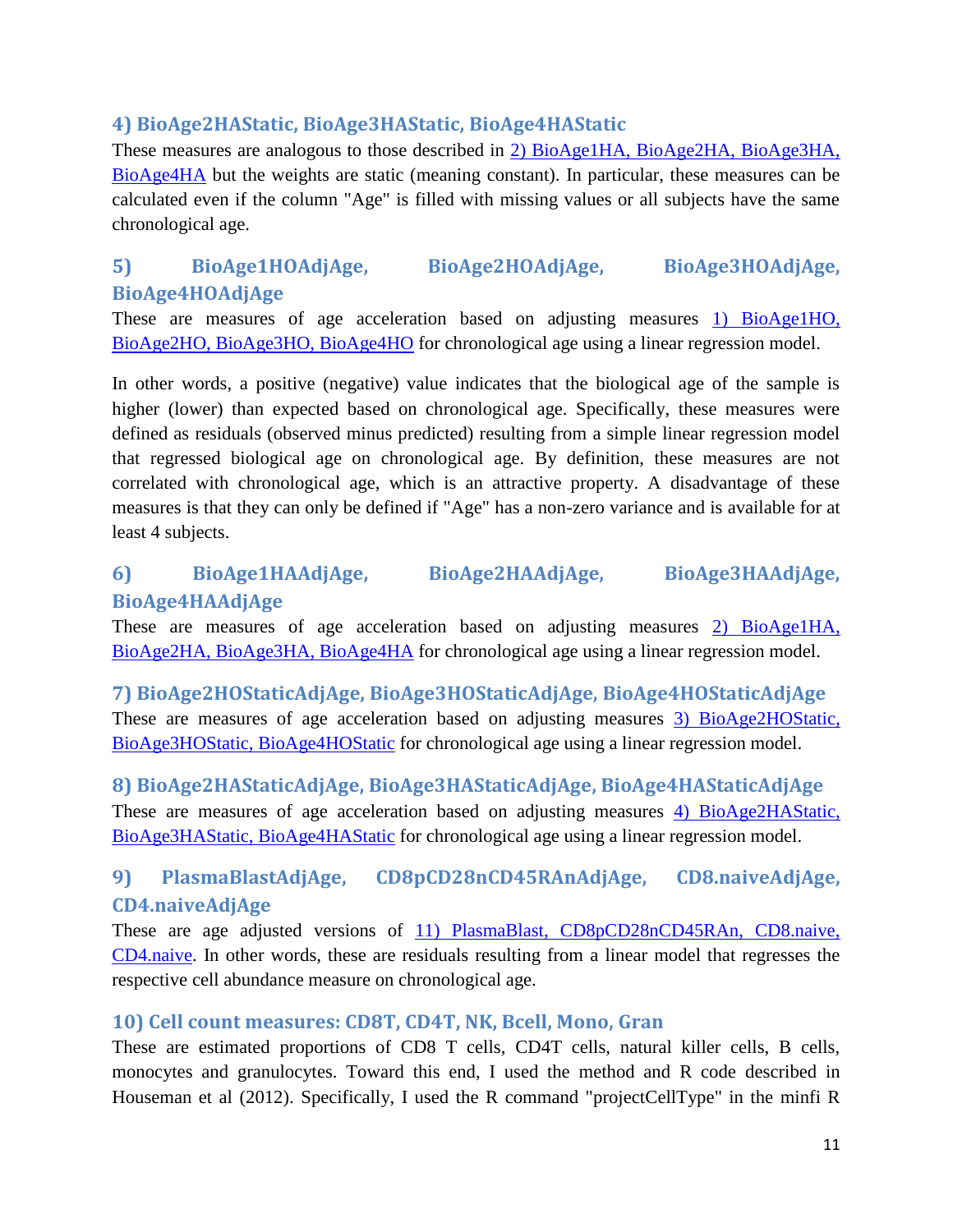package (Aryee et al 2014). If you use these cell types in your work, make sure to cite Houseman et al 2014.

## <span id="page-11-0"></span>**11) PlasmaBlast, CD8pCD28nCD45RAn, CD8.naive, CD4.naive**

These are estimated abundance measures of plasma blasts, CD8+CD28-CD45RA- T cells, naive CD8 T cells, and naive CD4 T cells. Since a novel approach was used to arrive at these estimates, please cite the epigenetic clock software (Horvath 2013) if you use these measures. Interpretation: The resulting estimates should \*not\* be interpreted as counts or percentages but rather as ordinal abundance measures. Don't turn them into proportions (by dividing the measures by the sum). Negative values simply indicate very low values. Personally, I would not set a negative value to zero but would not object if you do that.

Biology:

a) CD8+CD28-CD45RA- T cells have characteristics of both memory and effector T cells. These cells increase with chronological age.

b) Naive CD8 T cells decrease with age.

c) Here naive CD8 and CD4 T cells are defined as CD45RA+CCR7+ cells.

d) Plasma cells, also called plasma B cells, and effector B cells, are white blood cells that secrete large volumes of antibodies. From Wikipedia: Upon stimulation by a T cell, which usually occurs in germinal centers of secondary lymphoid organs like the spleen and lymph nodes, the activated B cell begins to differentiate into more specialized cells. Germinal center B cells may differentiate into memory B cells or plasma cells. Most of these B cells will become plasmablasts, and eventually plasma cells, and begin producing large volumes of antibodies.

Statistical method for estimating these cell abundance measures: A penalized regression model (elastic net) was used regress cell count measures on DNA methylation levels. Estimated values are predicted values based on this penalized regression model.

## <span id="page-11-1"></span>**12) Cell count measures for multivariate regression models**

Since cell heterogeneity can greatly affect DNAm studies, it is often a good idea to adjust for cell abundance measures (Houseman 2012). If you have whole blood methylation data, then I suggest you adjust for the following cell counts in your analysis:

- 1. CD8.naive (Horvath method)
- 2. CD8pCD28nCD45RAn (Horvath method)
- 3. PlasmaBlast (Horvath method)
- 4. CD4T (Houseman)
- 5. NK (Houseman)
- 6. Mono (Houseman)
- 7. Gran (Houseman)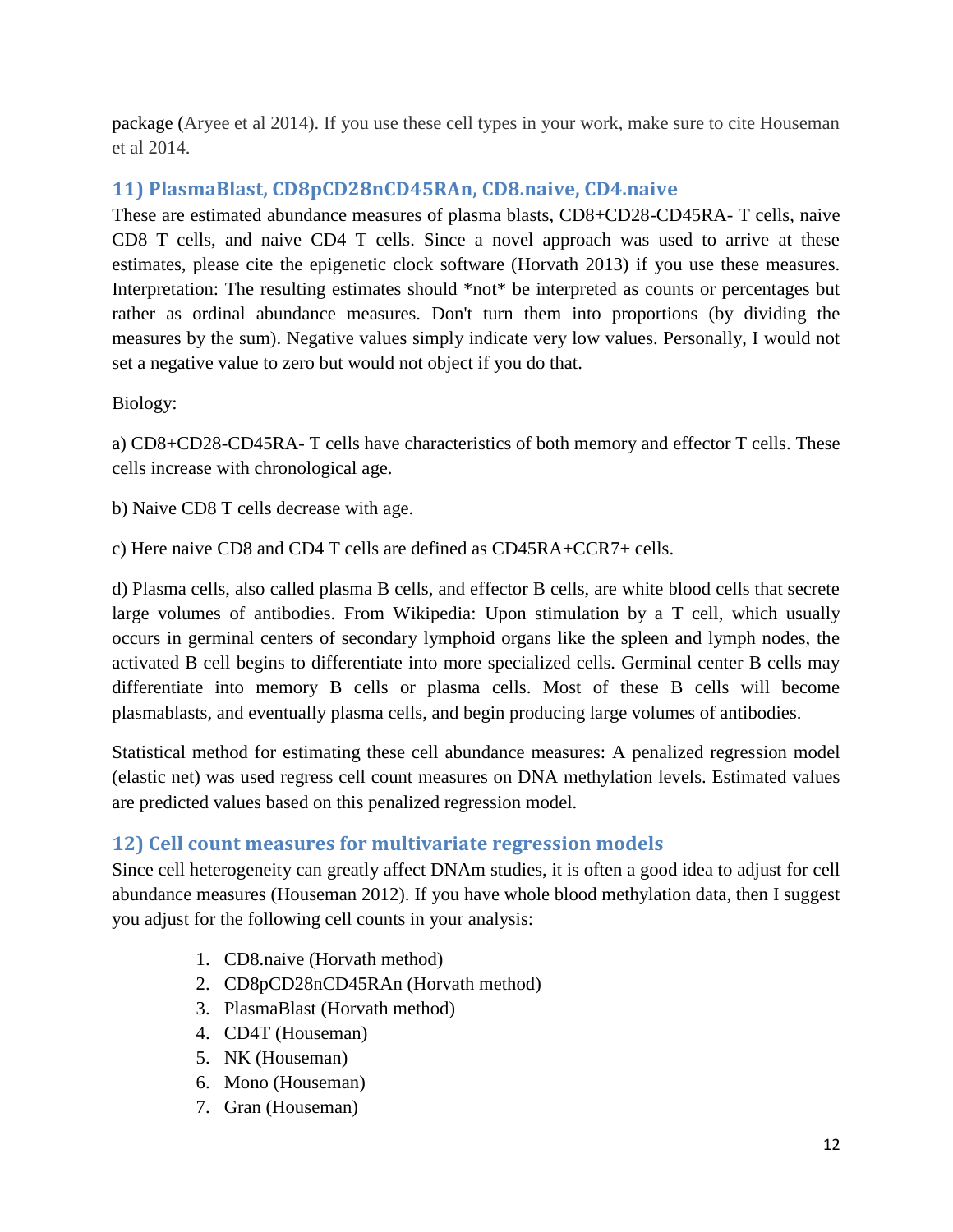Since many of the cells are highly correlated with each other, I dropped the B cell and CD8T cell estimates from the Houseman method. When studying various diseases, it is probably a good idea to replace "Bcell" by "PlasmaBlast" (related to B cells) since the latter is often more disease relevant. Further, I usually replace "CD8T" by the two measures "CD8.naive"

"CD8pCD28nCD45RAn" since the latter are probably more disease relevant. I rarely use CD4.naive since CD8.naive is often more relevant.

To assess whether DNAmAge relates to a disease outcome, I use the following covariate list

DNAmAge+Age+CD8.naive + CD8pCD28nCD45RAn + PlasmaBlast+CD4T+NK+Mono+Gran.

Obviously, you would also adjust for standard variables such as gender, race, body mass index, prior history of disease e.g. cancer, type II diabetes status, etc.

### <span id="page-12-0"></span>**12) AAHOAdjCellCounts and AAHAAdjCellCounts**

These are measures of age acceleration that adjust for cell counts. Specifically, these are residuals resulting from multivariate regression models that regress an estimate of DNAm age on age+CD8.naive + CD8pCD28nCD45RAn + PlasmaBlast+CD4T+NK+Mono+Gran (as described in the previous section).

AAHOAdjCellCounts and AAHAAdjCellCounts correspond to age acceleration measures based on Horvath (2013) and Hannum (2013), respectively. It turns out that each of the following four measures [1\) BioAge1HO, BioAge2HO, BioAge3HO, BioAge4HO](#page-9-2) leads to the same measure AAHOAdjCellCounts. Similarly, each of the following four measures [2\) BioAge1HA, BioAge2HA, BioAge3HA, BioAge4HA](#page-9-3) leads to the same measure AAHAAdjCellCounts.

# <span id="page-12-1"></span>**Why does the web based calculator not return any results for my data set?**

Answer: A small data set (say fewer than 100 samples) should lead to a response within an hour or so. Try a small subset of your data to see whether you get a response. If not, your data lead to an error. Here are some common remedies.

a) If you uploaded a sample annotation file, make sure that its numbers of rows correspond to the number of samples, i.e. the numbers of columns of dat0 minus 1.

b) Make sure that your DNA methylation data file contains all the necessary probes. While it is OK to have missing DNA methylation levels, it is not OK to have missing probe IDs. Unless you use all probes on the 450K array or the 27K array, please make sure that your file includes all CpGs listed in *datMiniAnnotation.csv* Probes that were not measured in your data set should lead to a row filled with NAs. But the probe name needs to be listed. The advanced analysis option for blood requires that your data were measured on the Illumina450K platform but it only uses the probes in datMiniAnnotation.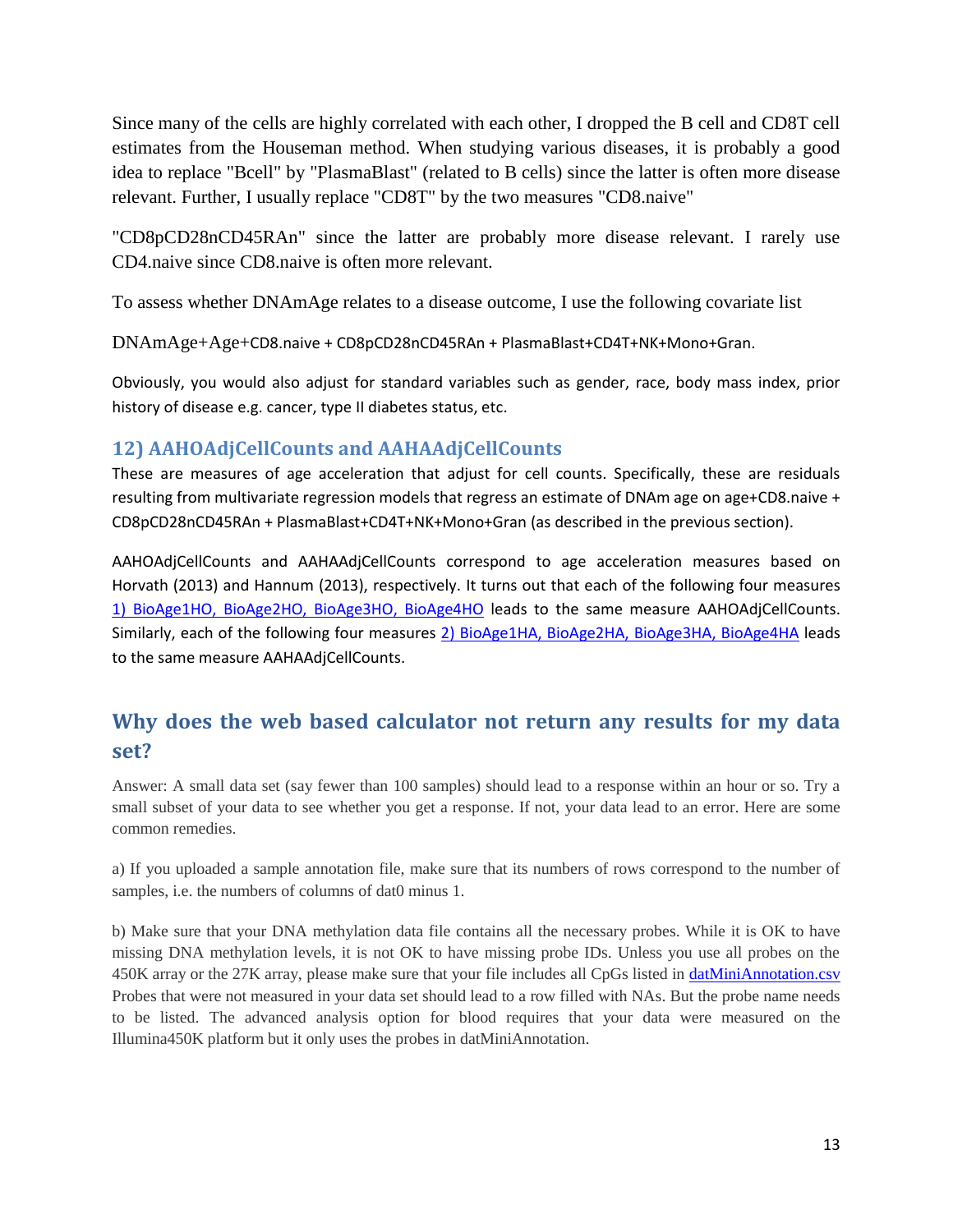c) Line feeds: I have noticed that the session breaks down when users upload the wrong line breaks. It should be CR+LF (carriage return and line feed) and not just LF or CR. A simple remedy is to open the csv file in Excel and save it as a .csv file for Windows.

d) Make sure that you upload numeric data (missing values should be coded as NA and not as null or NULL). Sometimes a user uploads a file that also contains various annotations (e.g. chromosome number, gene name). Carefully look at dat0 before you upload it. The first column should contain CpG identifiers. The remaining columns should only contain numeric values. If a column (sample) only contains missing values, remove it from dat0 and datSample. If need be, run the following R code before you upload the data.

for (i in 2:dim(dat0)[[2]] ) { dat0[,i]=as.numeric(as.character(dat0[,i])) }

# <span id="page-13-0"></span>**Frequently asked questions**

#### <span id="page-13-1"></span>**Q: Does the order of the samples in the sample annotation file have to match that of the methylation file?**

A: Yes, absolutely. If DNAm age is not correlated with chronological age then there is a good chance that the user or the lab accidentally permuted the sample order. I could tell you several anecdotes about how the epigenetic clock software allowed us to find plating errors or labeling errors.

#### <span id="page-13-2"></span>**Q: Are additional columns allowed in the sample annotation file?**

Yes, as many as you can handle. Thousands.

#### <span id="page-13-3"></span>**Q: Does the order of the columns matter in the sample annotation file? It seems like you will require the first column to be "SampleID", second column "Age".**

A: No the order does not matter. The first column does \*not\* have to be called SampleID. However, it is very important that the file contains columns called "Age", "Female", and "Tissue". The capitalization has to be as specified. Don't use variable names such as age, AGE, female, tissue, TISSUE.

#### <span id="page-13-4"></span>**Q: In the "Advanced Analysis in Blood" option, the 4 weighted averages are a bit of a mystery as currently described. Can you elaborate on how the weighted averages were calculated?**

These measures have not yet been published. Please email Steve Horvath to request a relevant manuscript.

#### <span id="page-13-5"></span>**Q: In the advanced analysis option, it appears that only 2 age acceleration measure account for cell types (e.g. "AAHOAdjCellcounts" and "AAHAAdjCellcounts" ). Which epigenetic age measure is being used?**

A: It turns out that multiple measures of biological age lead to the same adjusted measure, which is why it is sufficient to calculate only two age acceleration measures that account for cell counts. Specifically, each of the following four measures 1) BioAge1HO, BioAge2HO, BioAge3HO, BioAge4HO leads to the same measure AAHOAdjCellCounts.Similarly, each of the following four measures 2) BioAge1HA, BioAge2HA, BioAge3HA, BioAge4HA leads to the same measure AAHAAdjCellCounts.